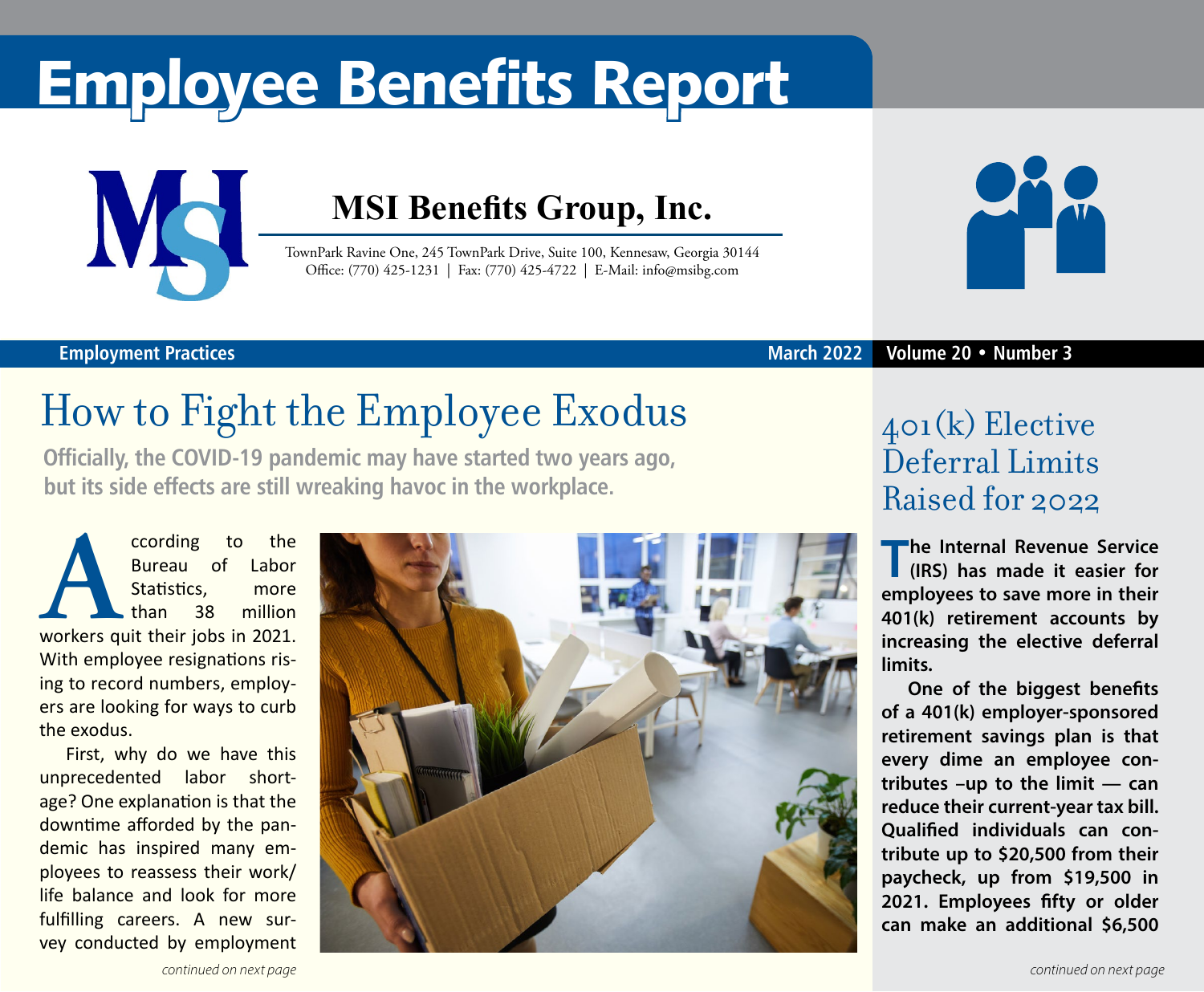consultant Gloat indicates that the situation could get worse.

The pandemic has also made workers reluctant to return to the workplace for a host of other reasons, including.

- $*$  Covid health risks
- **Early retirements**
- **\*\*** Care duties
- \* Built-up savings

Wages are also rising rapidly. According to the Labor Department wage and benefits paid by employers are growing at their fastest pace since 2001. A Gallup study notes that nearly half of employees are thinking about leaving their current jobs to get better pay or more growth opportunities. Zippia Research claims that after switching jobs an employee's salary will on average increase 14.8 percent.

In addition to labor supply issues driving up wages, overall inflation is expected to remain high. The Bureau of Labor Statistics' Consumer Price Index reports that the dollar experienced an average inflation rate of 7.04 percent in the last 12 months.

Paying higher wages, though often a good solution, may not always be an available option. Nor is it necessarily the right option in many cases. Here are a few options to consider to retain and attract good employees.

#### **No or Low-Cost Solutions**

Let employees who work from home continue doing so.

Workers have proven during the past two

years that they can do their jobs remotely. Plus, many employers are discovering that employees are not ready to give up the flexibility of working from home.

An executive at job site platform Indeed recently pointed out that "the paradigm of work that existed before the pandemic does not exist anymore; it's gone." He added that directors are going to have to learn how to manage this new work arrangement. While some people work remotely full time, others might settle for working remotely only some of the time.

#### **Offer better defined career paths**

Few employees want to do the same job year after year for 30 years.

Experts recommend dismantling barriers to internal career opportunities. For one thing, career development is no longer just about moving up the career ladder to the next position, it's also about learning new skills and perhaps trying a different career path.

Offering growth opportunities like these can mean a whole new mindset for employers. The Gloat survey shows nearly two-thirds of respondents don't see their current place of employment as a place where they can get the options and opportunities they are seeking.

#### **Establish Better Communication Channels**

The best way to find out what employees really want is to talk to them. Unfortunately, many employers are making changes without employee input. A Future Forum Pulse study reveals that 66 percent of executives report they **catch-up contribution.**

**The contribution limit for small business SIMPLE IRAs increases from \$13,500 to \$14,000 this year. The catch-up contribution limit for workers at least 50 years old with SIMPLE plans remains \$3,000.**

**Employers can make matching contributions of 100 percent or less to these accounts, but for 2022 the total regular contributions for employer and employees cannot exceed \$61,000, or the annual pay, whichever is less. Or \$67,500 for employees 50 and older.**

**The salary cap for highly compensated workers increased to \$305,000 in 2022, up from \$290,000 in 2021. These workers may still be eligible to contribute to a 401(k), but employers may not be able to match contributions to those retirement accounts.**

are designing post-pandemic workforce policies with little to no direct input from employees.

That doesn't mean an employer has to do everything employees want, but just asking workers what matters demonstrates empathy and a willingness to listen. Management may even benefit from the experience!

The bottom line is that employers who think they can go back to pre-pandemic work arrangements will probably be disappointed. The companies that are succeeding in this new, hopefully soon-to-be post-pandemic workspace are those embracing change.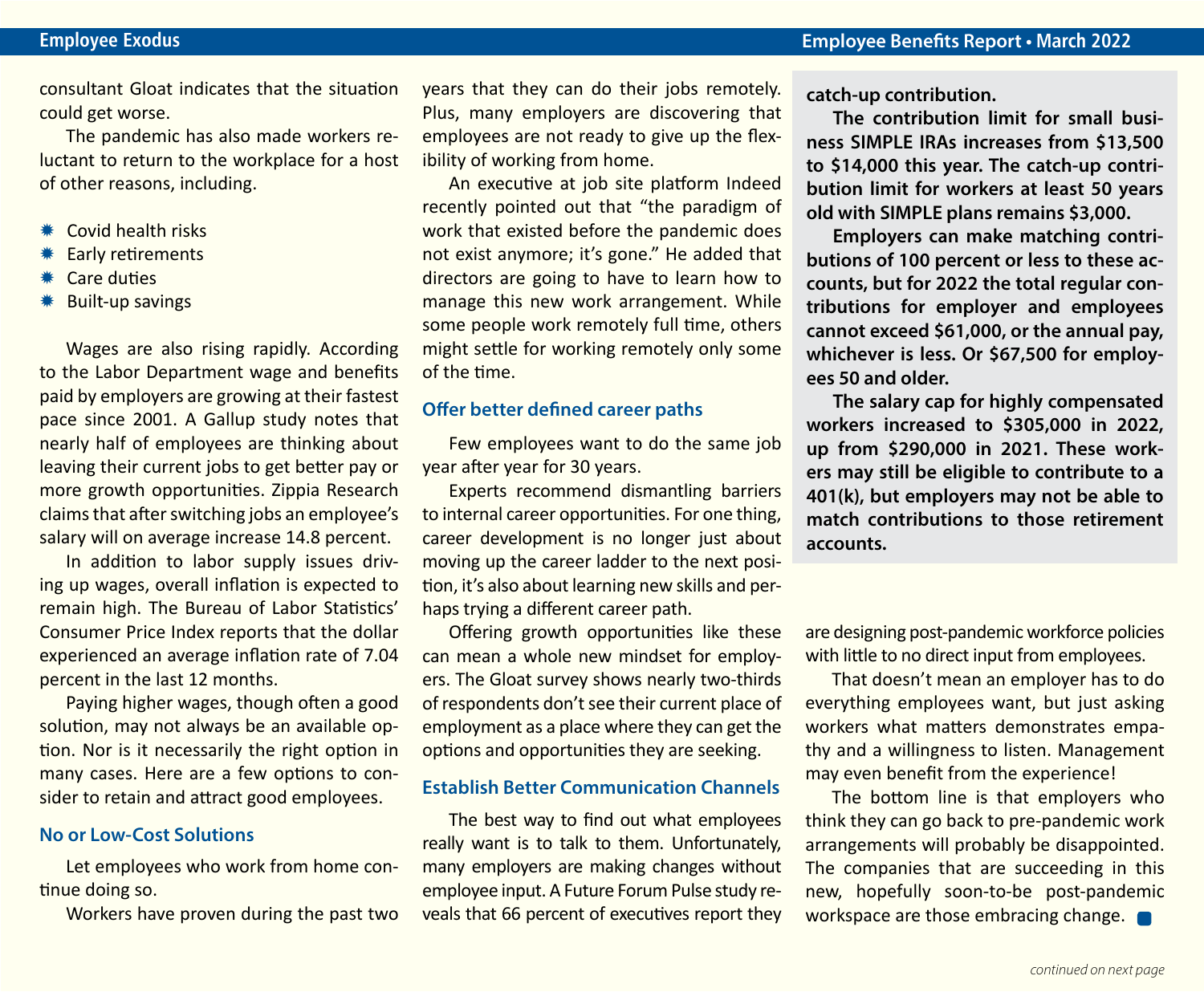### What Can Employers Do About High Drug Costs?

**Which of your employer-sponsored health plan costs cause you the most headaches?**

**I** f you're like 60 percent of ers surveyed by the National<br>Healthcare Purchaser Coalit<br>rising cost of prescription drugs. f you're like 60 percent of the employers surveyed by the National Alliance of Healthcare Purchaser Coalitions, it's the

A study by the Rand Corporation in 2021 found that drugs cost an average 256 percent more in the U.S. compared to 32 other countries. One such example of a high-cost drug is Zolgensma, a one-time curative therapy for spinal muscular atrophy, a rare genetic disorder that weakens muscles and can be fatal. A single treatment costs \$2.1 million and may not be covered by insurance.

The reasons for high prescription drug costs are numerous and include:

- $*$  The costs of subsidizing research and development to make new drugs are figured into the cost of a drug. The pharmaceutical industry estimates that it costs about \$2.6 billion to develop a new drug.
- *Monopoly pricing power* is used by pharmaceutical companies with drug patents and exclusive rights to price and sell their drugs for maximum profit.



- Medicare, the federal health insurance program for Americans 65 and older and those with certain disabilities, is the largest single payer for prescription drugs. *Medicare is banned from negotiating drug prices* sold through Medicare and cannot create a national Medicare formulary.
- *Middlemen*, which include health insurance companies, pharmacy benefit managers, wholesale pharmacies and retail pharmacies, also increase prices to cover their costs and make a profit.
- Patent "games," sometimes referred to as "evergreening," "pay-for-delay" or "with-

holding ingredients," is when a drug company makes a small change to a patented drug in order to maintain its monopoly and control the price.

- Sometimes a company will make a pay*for-delay deal* to a generic drug company to postpone launching a competing, less expensive generic version.
- Generic drugs are usually less expensive than brand name drugs, but sometimes, if there are few competitors, they can be *more expensive than the name brand.*
- The *U.S.* does not regulate the drug *prices* to the extent found in other highincome countries.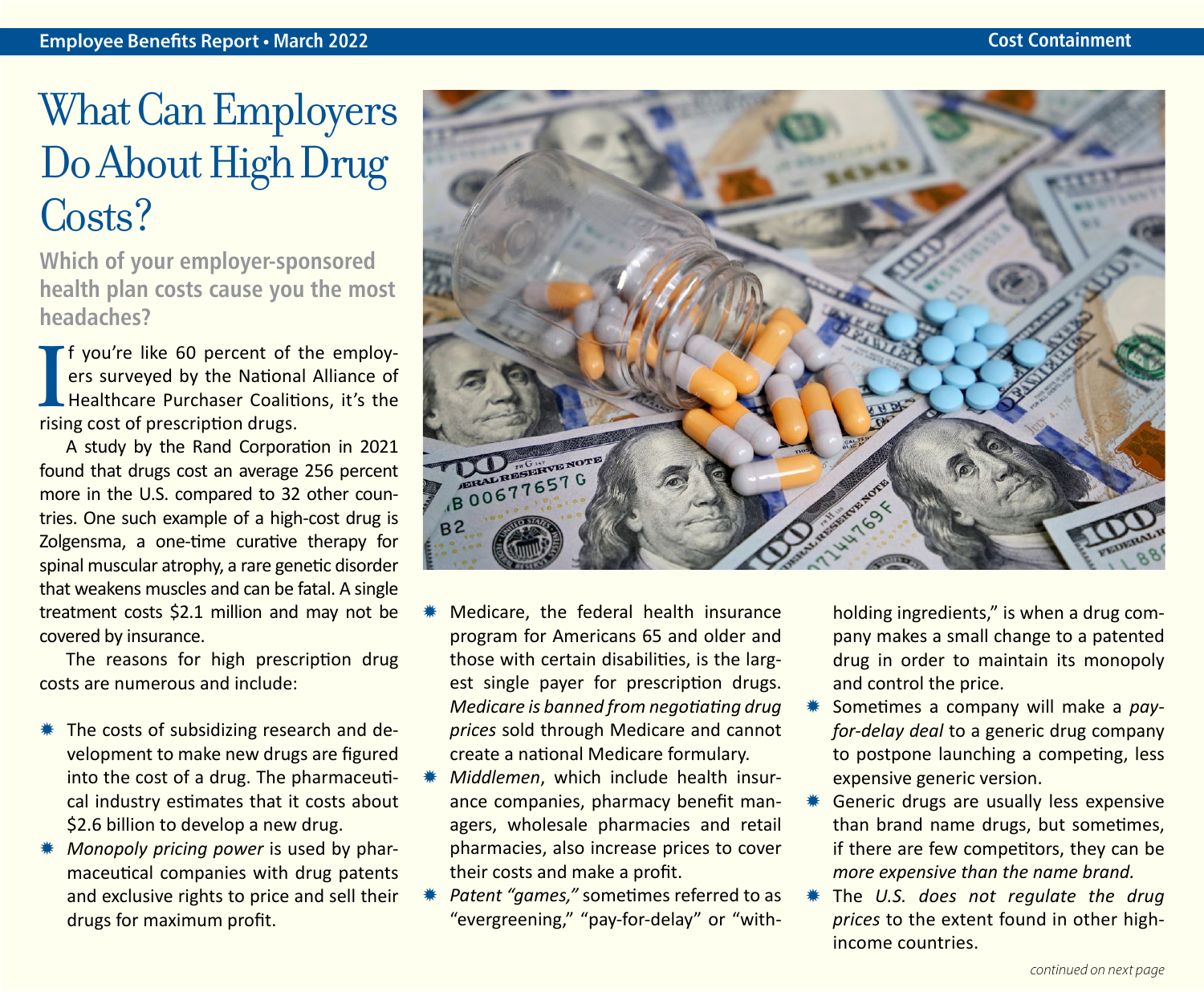#### **Employer Solutions**

There are a few things you can do to lower prescription drugs costs.

- **\* Use Pharmacy benefit managers. PBMs** negotiate discounts and rebates with manufacturers for the drugs they provide to pharmacies, doctors and hospitals. When it works, patients get lower costs, but some PBMs don't pass the discounts on to patients. Employers are working to change the agreements with their PBMs to reduce waste and fraud and implement more effective strategies.
- **\* Promote Preventative Care. The Centers** for Disease Control and Prevention (CDC) reports that 75 percent of health care spending is due to chronic diseases that could be avoided by *preventative care services.* That is why three-quarters of employers offer a wellness benefit program. A Harvard University study estimates that for every dollar spent on a wellness program, healthcare costs can be lowered by \$3.27. Another \$2.73 could be saved in reduced absenteeism.
- **\*** *Emphasize the value of generic drugs.* Generic drugs approved by The U.S. Food and Drug Administration have met the same rigid standards as brand name drugs. According to GoodRX Health, generic medications typically cost about 80 to 85 percent less than the same brandname drugs.

### Not Following the Employer Mandate Can Mean Stiff Penalties

**Penalties apply not only if coverage isn't offered – but if the wrong coverage is offered.**

**U INCRED INTERNATIONAL CARRY (ACA) employer mandate, ap plicable large employers (ALEs) must offer comprehensive health coverage to full-time employees. Employers who** (ACA) employer mandate, ap plicable large employers (ALEs) must offer comprehensive health coverdon't comply will face penalties if any employees become eligible for premium credits in the healthcare marketplace.

ALEs, employers who have 50 or more full-time employees and full-time equivalent employees, must offer the following coverage or face either A or B penalties. The penalties for 2022 are still being determined but are expected to be as follows:

*\* Penalty A:* \$2,750 per employee annual assessment, not counting the first 30 employees, if minimum essential coverage (*MEC\**) is not offered to 95 percent or more of full-time employees and their dependents. Coverage must meet minimum value (*MV\*\**) standards.

**Penalty B:** \$4,120 per employee for every full-time employee who gets a premium tax credit to help pay for coverage under a Marketplace Plan because the employer's coverage did not meet *MV\** standards or was not affordable. The definition of what is considered affordable coverage is based on IRS-approved methods for calculating affordability. Although Penalty B is a higher penalty per employee, it applies only to employees receiving a tax credit for Marketplace coverage. If this assessment method is used, the total penalty cannot exceed what would have applied under Penalty A.

#### **\*MEC**

*Minimum essential coverage is a term created by the ACA. All individual and small group health plans with effective dates of 2014 or later are considered MEC. Some MEC plans include essential health benefits. However, minimum essential coverage does not have to be ACA-compliant.*

#### **\*MV**

*Minimum Value is met when a plan pays on average at least 60 percent of the actuarial value of allowed benefits under the plan. Even if the coverage offered by a large employer does not meet minimum value, it most likely will meet minimum essential coverage.*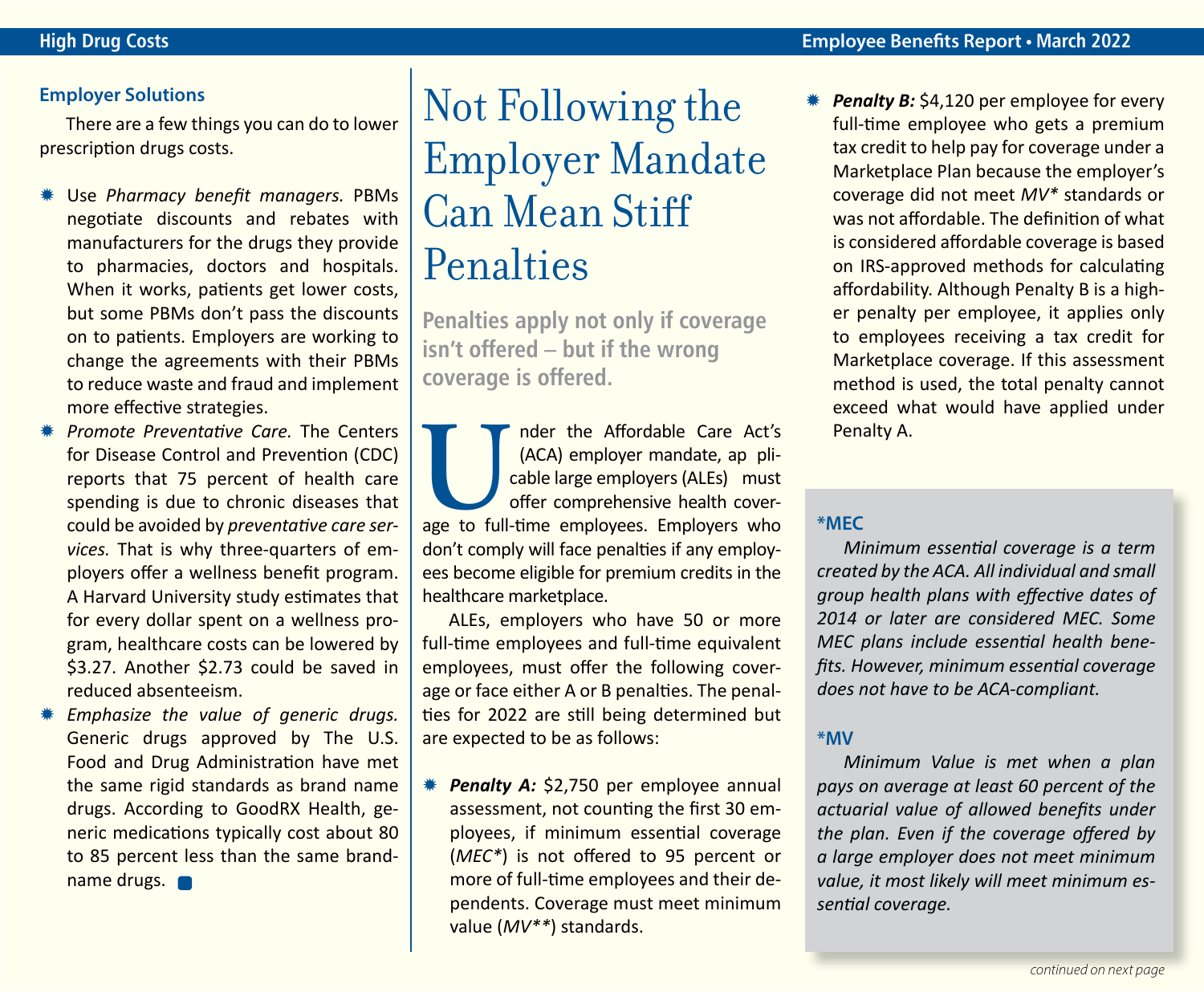*Plans that aren't considered MEC, even though they seem like traditional health insurance, include plans that:*

- Y *Provide only discounts on health care services*
- Y *Cover only dental care or vision*
- Y *Provide care under workers' compensation plans*
- **\*** Provide care only for a specific condition, *rather than general medical coverage*

#### **Essential Health Benefits**

Essential health benefits is another term created by the ACA. It refers to a set of 10 coverage categories that must be included on all individual and small group health plans with effective dates of January 2014 or later. Large group health plans are not required to cover the essential health benefits (although most of them do) but are required to comply with the minimum value requirements.

Essential health benefits are minimum requirements and include:

- \* Ambulatory patient services (outpatient care without being admitted to a hospital)
- **\*** Emergency services
- Hospitalization (surgery and overnight stays)
- $*$  Pregnancy, maternity, and newborn care (both before and after birth)
- $*$  Mental health and substance use disor-



der services, including behavioral health treatment (this includes counseling andpsychotherapy)

- **\*** Prescription drugs
- Rehabilitative and habilitative services and devices (services and devices to help people with injuries, disabilities, or chronic conditions gain or recover mental and physical skills)
- **\* Laboratory services**
- Preventive and wellness services and

chronic disease management

Pediatric services, including oral and vision care (note that adult dental and vision coverage aren't essential health benefits).

Plans also must include birth control and breastfeeding services. Plans may offer additional benefits, including dental and vision coverage and medical management programs for needs such as weight management, back pain and diabetes.